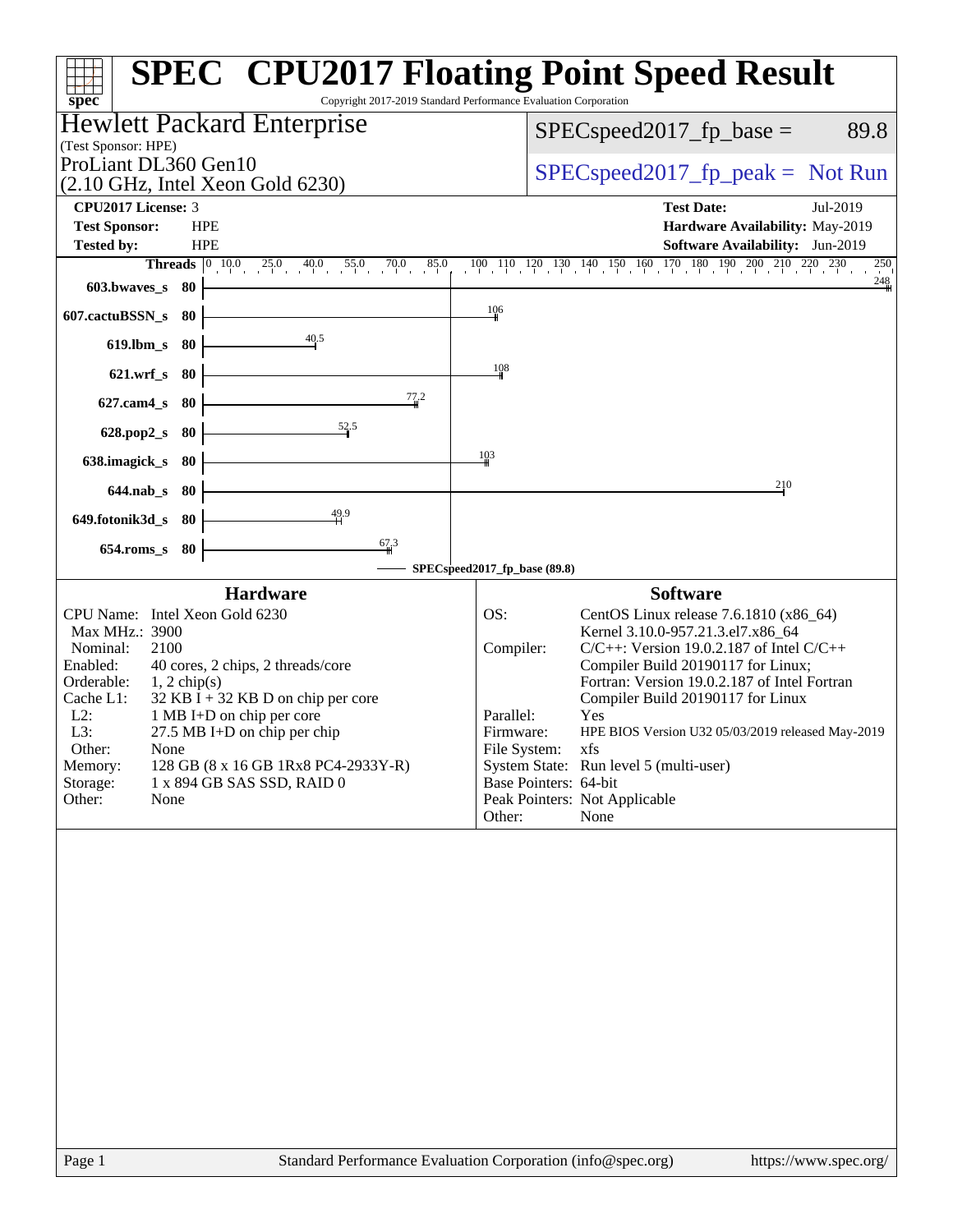Copyright 2017-2019 Standard Performance Evaluation Corporation

### Hewlett Packard Enterprise

(Test Sponsor: HPE)

**[spec](http://www.spec.org/)**

(2.10 GHz, Intel Xeon Gold 6230)

 $SPEC speed2017_fp\_base = 89.8$ 

### ProLiant DL360 Gen10  $SPEC speed2017$  fp\_peak = Not Run

**[CPU2017 License:](http://www.spec.org/auto/cpu2017/Docs/result-fields.html#CPU2017License)** 3 **[Test Date:](http://www.spec.org/auto/cpu2017/Docs/result-fields.html#TestDate)** Jul-2019 **[Test Sponsor:](http://www.spec.org/auto/cpu2017/Docs/result-fields.html#TestSponsor)** HPE **[Hardware Availability:](http://www.spec.org/auto/cpu2017/Docs/result-fields.html#HardwareAvailability)** May-2019 **[Tested by:](http://www.spec.org/auto/cpu2017/Docs/result-fields.html#Testedby)** HPE **[Software Availability:](http://www.spec.org/auto/cpu2017/Docs/result-fields.html#SoftwareAvailability)** Jun-2019

### **[Results Table](http://www.spec.org/auto/cpu2017/Docs/result-fields.html#ResultsTable)**

|                                    | <b>Base</b>                                  |                |       |                | <b>Peak</b> |                |            |                |                |              |                |              |                |              |
|------------------------------------|----------------------------------------------|----------------|-------|----------------|-------------|----------------|------------|----------------|----------------|--------------|----------------|--------------|----------------|--------------|
| <b>Benchmark</b>                   | <b>Threads</b>                               | <b>Seconds</b> | Ratio | <b>Seconds</b> | Ratio       | <b>Seconds</b> | Ratio      | <b>Threads</b> | <b>Seconds</b> | <b>Ratio</b> | <b>Seconds</b> | <b>Ratio</b> | <b>Seconds</b> | <b>Ratio</b> |
| $603.bwaves$ s                     | 80                                           | 237            | 248   | 237            | 249         | 238            | 248        |                |                |              |                |              |                |              |
| 607.cactuBSSN s                    | 80                                           | 156            | 107   | 158            | 106         | <b>157</b>     | <u>106</u> |                |                |              |                |              |                |              |
| $619.$ lbm s                       | 80                                           | 129            | 40.5  | 129            | 40.5        | 128            | 40.8       |                |                |              |                |              |                |              |
| $621.wrf$ s                        | 80                                           | 123            | 108   | 122            | 109         | 122            | 108        |                |                |              |                |              |                |              |
| $627$ .cam $4 \text{ s}$           | 80                                           | 115            | 77.2  | 116            | 76.5        | 114            | 77.7       |                |                |              |                |              |                |              |
| $628.pop2_s$                       | 80                                           | 226            | 52.5  | 226            | 52.6        | 228            | 52.1       |                |                |              |                |              |                |              |
| 638.imagick_s                      | 80                                           | 140            | 103   | 141            | 102         | 140            | 103        |                |                |              |                |              |                |              |
| $644$ .nab s                       | 80                                           | 82.9           | 211   | 83.0           | 210         | 83.1           | 210        |                |                |              |                |              |                |              |
| 649.fotonik3d s                    | 80                                           | <u>183</u>     | 49.9  | 182            | 50.1        | 189            | 48.2       |                |                |              |                |              |                |              |
| $654$ .roms_s                      | 80                                           | 235            | 66.9  | 231            | 68.1        | 234            | 67.3       |                |                |              |                |              |                |              |
| $SPEC speed2017$ fp base =<br>89.8 |                                              |                |       |                |             |                |            |                |                |              |                |              |                |              |
|                                    | $SPECspeed2017_fp\_peak =$<br><b>Not Run</b> |                |       |                |             |                |            |                |                |              |                |              |                |              |

Results appear in the [order in which they were run.](http://www.spec.org/auto/cpu2017/Docs/result-fields.html#RunOrder) Bold underlined text [indicates a median measurement](http://www.spec.org/auto/cpu2017/Docs/result-fields.html#Median).

### **[Operating System Notes](http://www.spec.org/auto/cpu2017/Docs/result-fields.html#OperatingSystemNotes)**

 Stack size set to unlimited using "ulimit -s unlimited" Transparent Huge Pages enabled by default Prior to runcpu invocation Filesystem page cache synced and cleared with: sync; echo 3 > /proc/sys/vm/drop\_caches

### **[General Notes](http://www.spec.org/auto/cpu2017/Docs/result-fields.html#GeneralNotes)**

Environment variables set by runcpu before the start of the run:  $KMP$  AFFINITY = "granularity=fine, compact" LD\_LIBRARY\_PATH = "/home/cpu2017\_u2/lib/ia32:/home/cpu2017\_u2/lib/intel64" OMP\_STACKSIZE = "192M"

 Binaries compiled on a system with 1x Intel Core i9-7900X CPU + 32GB RAM memory using Redhat Enterprise Linux 7.5 NA: The test sponsor attests, as of date of publication, that CVE-2017-5754 (Meltdown) is mitigated in the system as tested and documented. Yes: The test sponsor attests, as of date of publication, that CVE-2017-5753 (Spectre variant 1) is mitigated in the system as tested and documented. Yes: The test sponsor attests, as of date of publication, that CVE-2017-5715 (Spectre variant 2) is mitigated in the system as tested and documented.

### **[Platform Notes](http://www.spec.org/auto/cpu2017/Docs/result-fields.html#PlatformNotes)**

 BIOS Configuration: Workload Profile set to High Performance Compute Intel Virtualization Technology set to Enabled

**(Continued on next page)**

Page 2 Standard Performance Evaluation Corporation [\(info@spec.org\)](mailto:info@spec.org) <https://www.spec.org/>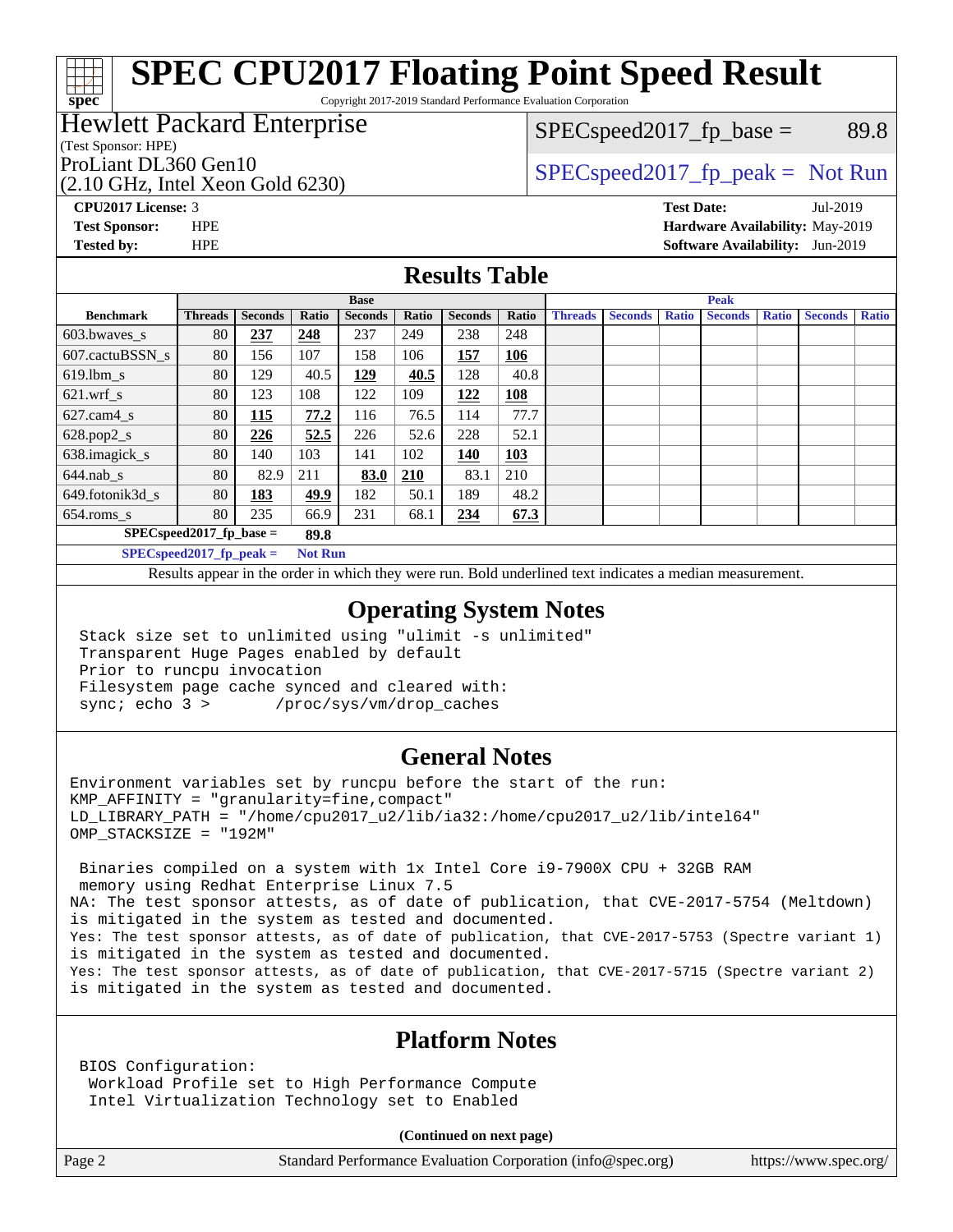Copyright 2017-2019 Standard Performance Evaluation Corporation

### Hewlett Packard Enterprise

 $SPEC speed2017<sub>fp</sub> base = 89.8$ 

### (Test Sponsor: HPE)

(2.10 GHz, Intel Xeon Gold 6230)

ProLiant DL360 Gen10  $SPEC speed2017$  [p\_peak = Not Run

**[spec](http://www.spec.org/)**

**[Tested by:](http://www.spec.org/auto/cpu2017/Docs/result-fields.html#Testedby)** HPE **[Software Availability:](http://www.spec.org/auto/cpu2017/Docs/result-fields.html#SoftwareAvailability)** Jun-2019

**[CPU2017 License:](http://www.spec.org/auto/cpu2017/Docs/result-fields.html#CPU2017License)** 3 **[Test Date:](http://www.spec.org/auto/cpu2017/Docs/result-fields.html#TestDate)** Jul-2019 **[Test Sponsor:](http://www.spec.org/auto/cpu2017/Docs/result-fields.html#TestSponsor)** HPE **[Hardware Availability:](http://www.spec.org/auto/cpu2017/Docs/result-fields.html#HardwareAvailability)** May-2019

#### **[Platform Notes \(Continued\)](http://www.spec.org/auto/cpu2017/Docs/result-fields.html#PlatformNotes)**

Page 3 Standard Performance Evaluation Corporation [\(info@spec.org\)](mailto:info@spec.org) <https://www.spec.org/> Sysinfo program /home/cpu2017\_u2/bin/sysinfo Rev: r5974 of 2018-05-19 9bcde8f2999c33d61f64985e45859ea9 running on localhost.localdomain Sat Jul 27 04:29:02 2019 SUT (System Under Test) info as seen by some common utilities. For more information on this section, see <https://www.spec.org/cpu2017/Docs/config.html#sysinfo> From /proc/cpuinfo model name : Intel(R) Xeon(R) Gold 6230 CPU @ 2.10GHz 2 "physical id"s (chips) 80 "processors" cores, siblings (Caution: counting these is hw and system dependent. The following excerpts from /proc/cpuinfo might not be reliable. Use with caution.) cpu cores : 20 siblings : 40 physical 0: cores 0 1 2 3 4 8 9 10 11 12 16 17 18 19 20 24 25 26 27 28 physical 1: cores 0 1 2 3 4 8 9 10 11 12 16 17 18 19 20 24 25 26 27 28 From lscpu: Architecture: x86\_64 CPU op-mode(s): 32-bit, 64-bit Byte Order: Little Endian  $CPU(s):$  80 On-line CPU(s) list: 0-79 Thread(s) per core: 2 Core(s) per socket: 20 Socket(s): 2 NUMA node(s): 2 Vendor ID: GenuineIntel CPU family: 6 Model: 85 Model name: Intel(R) Xeon(R) Gold 6230 CPU @ 2.10GHz Stepping: 6 CPU MHz: 2100.000 BogoMIPS: 4200.00 Virtualization: VT-x L1d cache: 32K L1i cache: 32K L2 cache: 1024K L3 cache: 28160K NUMA node0 CPU(s): 0-19,40-59 NUMA node1 CPU(s): 20-39,60-79 Flags: fpu vme de pse tsc msr pae mce cx8 apic sep mtrr pge mca cmov pat pse36 clflush dts acpi mmx fxsr sse sse2 ss ht tm pbe syscall nx pdpe1gb rdtscp lm constant\_tsc art arch\_perfmon pebs bts rep\_good nopl xtopology nonstop\_tsc aperfmperf eagerfpu pni pclmulqdq dtes64 monitor ds\_cpl vmx smx est tm2 ssse3 sdbg **(Continued on next page)**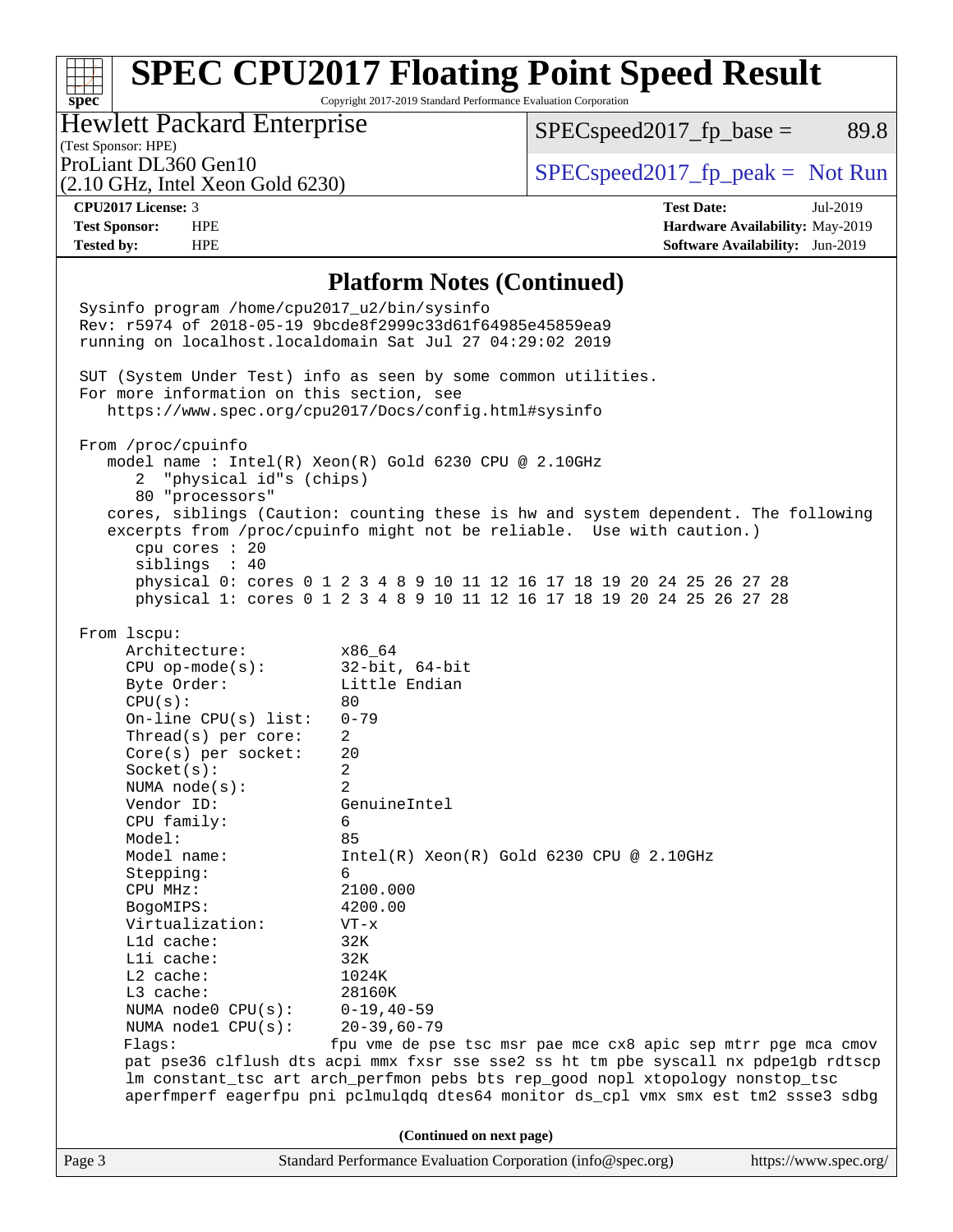Copyright 2017-2019 Standard Performance Evaluation Corporation

Hewlett Packard Enterprise

 $SPEC speed2017<sub>fp</sub> base = 89.8$ 

# (Test Sponsor: HPE)

(2.10 GHz, Intel Xeon Gold 6230)

ProLiant DL360 Gen10  $SPEC speed2017$  fp\_peak = Not Run

#### **[CPU2017 License:](http://www.spec.org/auto/cpu2017/Docs/result-fields.html#CPU2017License)** 3 **[Test Date:](http://www.spec.org/auto/cpu2017/Docs/result-fields.html#TestDate)** Jul-2019

**[spec](http://www.spec.org/)**

**[Test Sponsor:](http://www.spec.org/auto/cpu2017/Docs/result-fields.html#TestSponsor)** HPE **[Hardware Availability:](http://www.spec.org/auto/cpu2017/Docs/result-fields.html#HardwareAvailability)** May-2019 **[Tested by:](http://www.spec.org/auto/cpu2017/Docs/result-fields.html#Testedby)** HPE **[Software Availability:](http://www.spec.org/auto/cpu2017/Docs/result-fields.html#SoftwareAvailability)** Jun-2019

### **[Platform Notes \(Continued\)](http://www.spec.org/auto/cpu2017/Docs/result-fields.html#PlatformNotes)**

 fma cx16 xtpr pdcm pcid dca sse4\_1 sse4\_2 x2apic movbe popcnt tsc\_deadline\_timer aes xsave avx f16c rdrand lahf\_lm abm 3dnowprefetch epb cat\_l3 cdp\_l3 intel\_ppin intel\_pt ssbd mba ibrs ibpb stibp ibrs\_enhanced tpr\_shadow vnmi flexpriority ept vpid fsgsbase tsc\_adjust bmi1 hle avx2 smep bmi2 erms invpcid rtm cqm mpx rdt\_a avx512f avx512dq rdseed adx smap clflushopt clwb avx512cd avx512bw avx512vl xsaveopt xsavec xgetbv1 cqm\_llc cqm\_occup\_llc cqm\_mbm\_total cqm\_mbm\_local dtherm ida arat pln pts pku ospke avx512\_vnni md\_clear spec\_ctrl intel\_stibp flush\_l1d arch\_capabilities /proc/cpuinfo cache data cache size : 28160 KB From numactl --hardware WARNING: a numactl 'node' might or might not correspond to a physical chip. available: 2 nodes (0-1) node 0 cpus: 0 1 2 3 4 5 6 7 8 9 10 11 12 13 14 15 16 17 18 19 40 41 42 43 44 45 46 47 48 49 50 51 52 53 54 55 56 57 58 59 node 0 size: 65203 MB node 0 free: 55530 MB node 1 cpus: 20 21 22 23 24 25 26 27 28 29 30 31 32 33 34 35 36 37 38 39 60 61 62 63 64 65 66 67 68 69 70 71 72 73 74 75 76 77 78 79 node 1 size: 65535 MB node 1 free: 58991 MB node distances: node 0 1 0: 10 21 1: 21 10 From /proc/meminfo MemTotal: 131517696 kB HugePages\_Total: 0<br>Hugepagesize: 2048 kB Hugepagesize: From /etc/\*release\* /etc/\*version\* centos-release: CentOS Linux release 7.6.1810 (Core) centos-release-upstream: Derived from Red Hat Enterprise Linux 7.6 (Source) os-release: NAME="CentOS Linux" VERSION="7 (Core)" ID="centos" ID\_LIKE="rhel fedora" VERSION\_ID="7" PRETTY\_NAME="CentOS Linux 7 (Core)" ANSI\_COLOR="0;31" CPE\_NAME="cpe:/o:centos:centos:7" redhat-release: CentOS Linux release 7.6.1810 (Core) system-release: CentOS Linux release 7.6.1810 (Core) system-release-cpe: cpe:/o:centos:centos:7 **(Continued on next page)**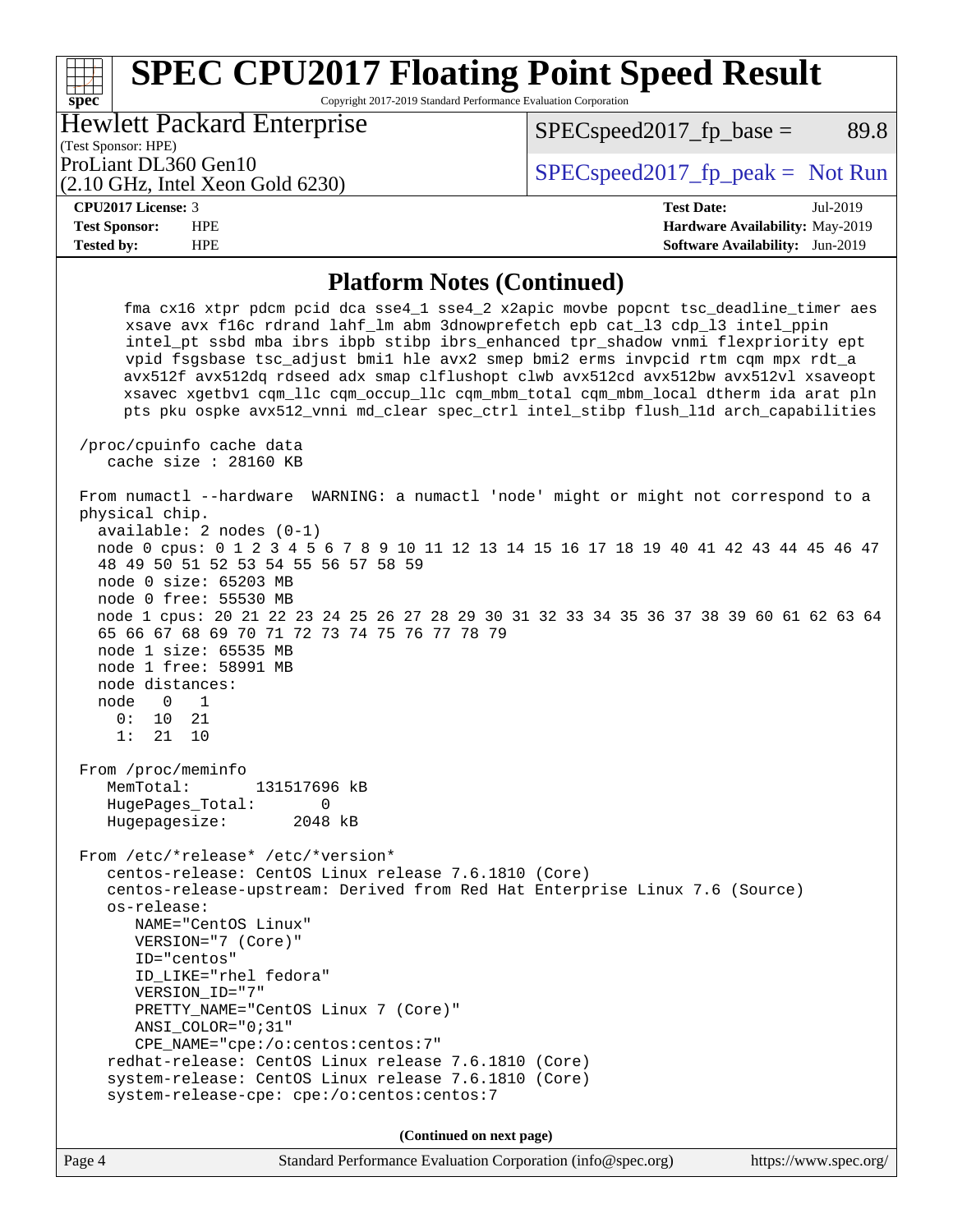Copyright 2017-2019 Standard Performance Evaluation Corporation

#### Hewlett Packard Enterprise

 $SPEC speed2017_fp\_base = 89.8$ 

# (Test Sponsor: HPE)

(2.10 GHz, Intel Xeon Gold 6230)

ProLiant DL360 Gen10  $SPEC speed2017_f$   $p\_peak = Not Run$ 

**[spec](http://www.spec.org/)**

**[CPU2017 License:](http://www.spec.org/auto/cpu2017/Docs/result-fields.html#CPU2017License)** 3 **[Test Date:](http://www.spec.org/auto/cpu2017/Docs/result-fields.html#TestDate)** Jul-2019 **[Test Sponsor:](http://www.spec.org/auto/cpu2017/Docs/result-fields.html#TestSponsor)** HPE **[Hardware Availability:](http://www.spec.org/auto/cpu2017/Docs/result-fields.html#HardwareAvailability)** May-2019 **[Tested by:](http://www.spec.org/auto/cpu2017/Docs/result-fields.html#Testedby)** HPE **[Software Availability:](http://www.spec.org/auto/cpu2017/Docs/result-fields.html#SoftwareAvailability)** Jun-2019

### **[Platform Notes \(Continued\)](http://www.spec.org/auto/cpu2017/Docs/result-fields.html#PlatformNotes)**

uname -a:

 Linux localhost.localdomain 3.10.0-957.21.3.el7.x86\_64 #1 SMP Tue Jun 18 16:35:19 UTC 2019 x86\_64 x86\_64 x86\_64 GNU/Linux

Kernel self-reported vulnerability status:

 CVE-2017-5754 (Meltdown): Not affected CVE-2017-5753 (Spectre variant 1): Mitigation: Load fences, \_\_user pointer sanitization CVE-2017-5715 (Spectre variant 2): Mitigation: Enhanced IBRS, IBPB

run-level 5 Jul 25 02:29

 SPEC is set to: /home/cpu2017\_u2 Filesystem Type Size Used Avail Use% Mounted on /dev/mapper/centos-home xfs 839G 37G 803G 5% /home

 Additional information from dmidecode follows. WARNING: Use caution when you interpret this section. The 'dmidecode' program reads system data which is "intended to allow hardware to be accurately determined", but the intent may not be met, as there are frequent changes to hardware, firmware, and the "DMTF SMBIOS" standard. BIOS HPE U32 05/03/2019 Memory: 16x UNKNOWN NOT AVAILABLE 8x UNKNOWN NOT AVAILABLE 16 GB 1 rank 2933

(End of data from sysinfo program)

**[Compiler Version Notes](http://www.spec.org/auto/cpu2017/Docs/result-fields.html#CompilerVersionNotes)**

============================================================================== CC 619.lbm\_s(base) 638.imagick\_s(base) 644.nab\_s(base) ------------------------------------------------------------------------------ Intel(R) C Intel(R) 64 Compiler for applications running on Intel(R)  $64$ , Version 19.0.2.187 Build 20190117 Copyright (C) 1985-2019 Intel Corporation. All rights reserved. ------------------------------------------------------------------------------ ============================================================================== FC 607.cactuBSSN s(base) ------------------------------------------------------------------------------ Intel(R) C++ Intel(R) 64 Compiler for applications running on Intel(R)  $64$ , Version 19.0.2.187 Build 20190117 Copyright (C) 1985-2019 Intel Corporation. All rights reserved. Intel(R) C Intel(R) 64 Compiler for applications running on Intel(R)  $64$ , Version 19.0.2.187 Build 20190117 **(Continued on next page)**

| Page 5 | Standard Performance Evaluation Corporation (info@spec.org) | https://www.spec.org/ |
|--------|-------------------------------------------------------------|-----------------------|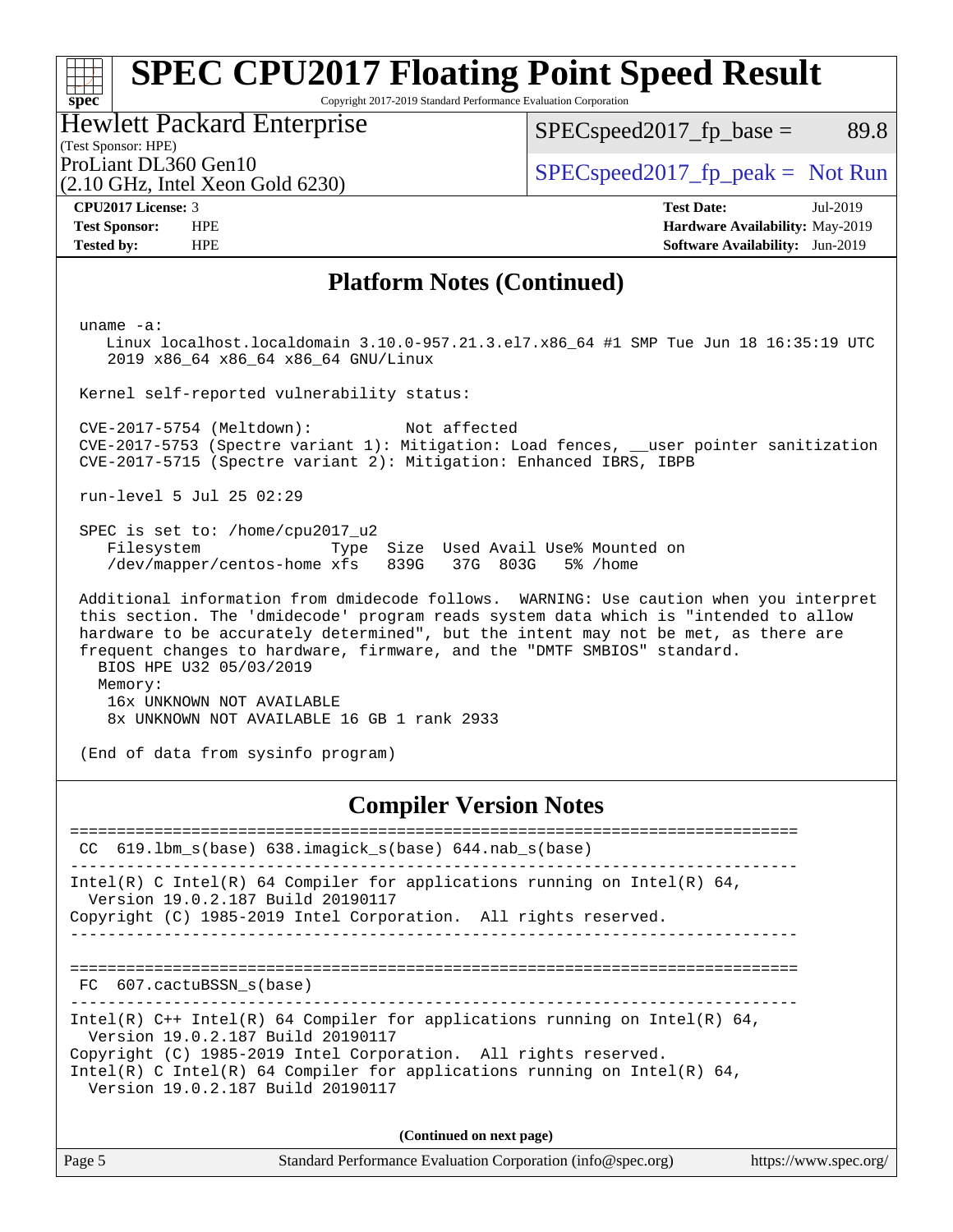Copyright 2017-2019 Standard Performance Evaluation Corporation

Hewlett Packard Enterprise

 $SPEC speed2017_fp\_base = 89.8$ 

(Test Sponsor: HPE)

(2.10 GHz, Intel Xeon Gold 6230)

ProLiant DL360 Gen10<br>  $\begin{array}{r} \text{SPEC speed2017\_fp\_peak = Not Run} \\ \text{SPEC speed2017\_fp\_peak = Not Run} \end{array}$ 

**[spec](http://www.spec.org/)**

**[CPU2017 License:](http://www.spec.org/auto/cpu2017/Docs/result-fields.html#CPU2017License)** 3 **[Test Date:](http://www.spec.org/auto/cpu2017/Docs/result-fields.html#TestDate)** Jul-2019 **[Test Sponsor:](http://www.spec.org/auto/cpu2017/Docs/result-fields.html#TestSponsor)** HPE **[Hardware Availability:](http://www.spec.org/auto/cpu2017/Docs/result-fields.html#HardwareAvailability)** May-2019 **[Tested by:](http://www.spec.org/auto/cpu2017/Docs/result-fields.html#Testedby)** HPE **[Software Availability:](http://www.spec.org/auto/cpu2017/Docs/result-fields.html#SoftwareAvailability)** Jun-2019

### **[Compiler Version Notes \(Continued\)](http://www.spec.org/auto/cpu2017/Docs/result-fields.html#CompilerVersionNotes)**

| Copyright (C) 1985-2019 Intel Corporation. All rights reserved.<br>Intel(R) Fortran Intel(R) 64 Compiler for applications running on Intel(R)<br>64, Version 19.0.2.187 Build 20190117<br>Copyright (C) 1985-2019 Intel Corporation. All rights reserved.                                                                                                                  |
|----------------------------------------------------------------------------------------------------------------------------------------------------------------------------------------------------------------------------------------------------------------------------------------------------------------------------------------------------------------------------|
| ---------------------------------<br>FC $603.bwaves$ s(base) $649.fotonik3d$ s(base) $654.roms$ s(base)                                                                                                                                                                                                                                                                    |
| $Intel(R)$ Fortran Intel(R) 64 Compiler for applications running on Intel(R)<br>64, Version 19.0.2.187 Build 20190117<br>Copyright (C) 1985-2019 Intel Corporation. All rights reserved.                                                                                                                                                                                   |
| $CC$ 621.wrf_s(base) 627.cam4_s(base) 628.pop2_s(base)                                                                                                                                                                                                                                                                                                                     |
| Intel(R) Fortran Intel(R) 64 Compiler for applications running on Intel(R)<br>64, Version 19.0.2.187 Build 20190117<br>Copyright (C) 1985-2019 Intel Corporation. All rights reserved.<br>Intel(R) C Intel(R) 64 Compiler for applications running on Intel(R) 64,<br>Version 19.0.2.187 Build 20190117<br>Copyright (C) 1985-2019 Intel Corporation. All rights reserved. |

### **[Base Compiler Invocation](http://www.spec.org/auto/cpu2017/Docs/result-fields.html#BaseCompilerInvocation)**

[C benchmarks](http://www.spec.org/auto/cpu2017/Docs/result-fields.html#Cbenchmarks): [icc -m64 -std=c11](http://www.spec.org/cpu2017/results/res2019q3/cpu2017-20190805-16575.flags.html#user_CCbase_intel_icc_64bit_c11_33ee0cdaae7deeeab2a9725423ba97205ce30f63b9926c2519791662299b76a0318f32ddfffdc46587804de3178b4f9328c46fa7c2b0cd779d7a61945c91cd35)

[Fortran benchmarks](http://www.spec.org/auto/cpu2017/Docs/result-fields.html#Fortranbenchmarks): [ifort -m64](http://www.spec.org/cpu2017/results/res2019q3/cpu2017-20190805-16575.flags.html#user_FCbase_intel_ifort_64bit_24f2bb282fbaeffd6157abe4f878425411749daecae9a33200eee2bee2fe76f3b89351d69a8130dd5949958ce389cf37ff59a95e7a40d588e8d3a57e0c3fd751)

[Benchmarks using both Fortran and C](http://www.spec.org/auto/cpu2017/Docs/result-fields.html#BenchmarksusingbothFortranandC): [ifort -m64](http://www.spec.org/cpu2017/results/res2019q3/cpu2017-20190805-16575.flags.html#user_CC_FCbase_intel_ifort_64bit_24f2bb282fbaeffd6157abe4f878425411749daecae9a33200eee2bee2fe76f3b89351d69a8130dd5949958ce389cf37ff59a95e7a40d588e8d3a57e0c3fd751) [icc -m64 -std=c11](http://www.spec.org/cpu2017/results/res2019q3/cpu2017-20190805-16575.flags.html#user_CC_FCbase_intel_icc_64bit_c11_33ee0cdaae7deeeab2a9725423ba97205ce30f63b9926c2519791662299b76a0318f32ddfffdc46587804de3178b4f9328c46fa7c2b0cd779d7a61945c91cd35)

[Benchmarks using Fortran, C, and C++:](http://www.spec.org/auto/cpu2017/Docs/result-fields.html#BenchmarksusingFortranCandCXX) [icpc -m64](http://www.spec.org/cpu2017/results/res2019q3/cpu2017-20190805-16575.flags.html#user_CC_CXX_FCbase_intel_icpc_64bit_4ecb2543ae3f1412ef961e0650ca070fec7b7afdcd6ed48761b84423119d1bf6bdf5cad15b44d48e7256388bc77273b966e5eb805aefd121eb22e9299b2ec9d9) [icc -m64 -std=c11](http://www.spec.org/cpu2017/results/res2019q3/cpu2017-20190805-16575.flags.html#user_CC_CXX_FCbase_intel_icc_64bit_c11_33ee0cdaae7deeeab2a9725423ba97205ce30f63b9926c2519791662299b76a0318f32ddfffdc46587804de3178b4f9328c46fa7c2b0cd779d7a61945c91cd35) [ifort -m64](http://www.spec.org/cpu2017/results/res2019q3/cpu2017-20190805-16575.flags.html#user_CC_CXX_FCbase_intel_ifort_64bit_24f2bb282fbaeffd6157abe4f878425411749daecae9a33200eee2bee2fe76f3b89351d69a8130dd5949958ce389cf37ff59a95e7a40d588e8d3a57e0c3fd751)

## **[Base Portability Flags](http://www.spec.org/auto/cpu2017/Docs/result-fields.html#BasePortabilityFlags)**

 603.bwaves\_s: [-DSPEC\\_LP64](http://www.spec.org/cpu2017/results/res2019q3/cpu2017-20190805-16575.flags.html#suite_basePORTABILITY603_bwaves_s_DSPEC_LP64) 607.cactuBSSN\_s: [-DSPEC\\_LP64](http://www.spec.org/cpu2017/results/res2019q3/cpu2017-20190805-16575.flags.html#suite_basePORTABILITY607_cactuBSSN_s_DSPEC_LP64)

**(Continued on next page)**

Page 6 Standard Performance Evaluation Corporation [\(info@spec.org\)](mailto:info@spec.org) <https://www.spec.org/>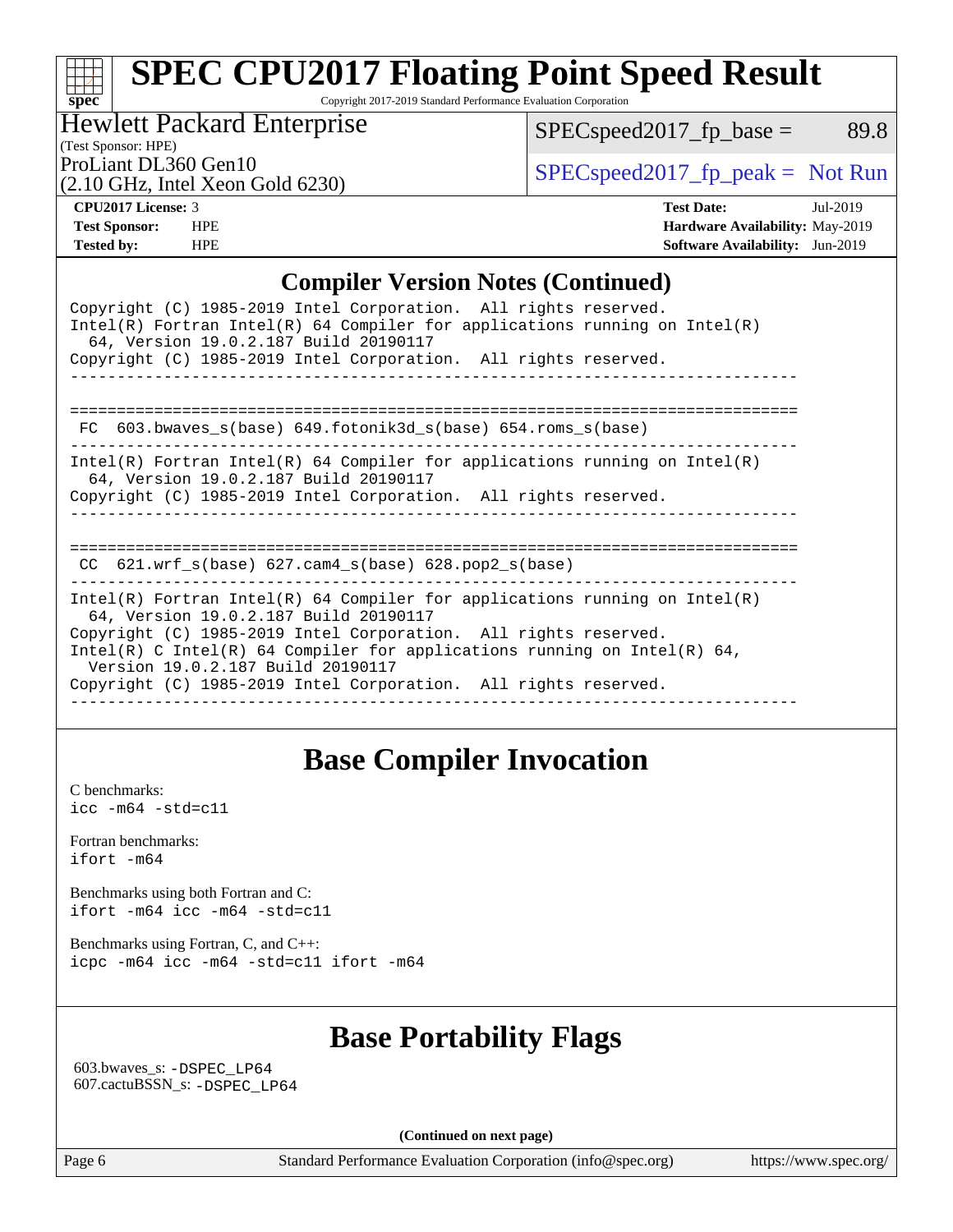Copyright 2017-2019 Standard Performance Evaluation Corporation

### Hewlett Packard Enterprise

 $SPEC speed2017<sub>fp</sub> base = 89.8$ 

(Test Sponsor: HPE)

(2.10 GHz, Intel Xeon Gold 6230)

ProLiant DL360 Gen10  $SPEC speed2017$  [p\_peak = Not Run

**[spec](http://www.spec.org/)**

**[CPU2017 License:](http://www.spec.org/auto/cpu2017/Docs/result-fields.html#CPU2017License)** 3 **[Test Date:](http://www.spec.org/auto/cpu2017/Docs/result-fields.html#TestDate)** Jul-2019 **[Test Sponsor:](http://www.spec.org/auto/cpu2017/Docs/result-fields.html#TestSponsor)** HPE **[Hardware Availability:](http://www.spec.org/auto/cpu2017/Docs/result-fields.html#HardwareAvailability)** May-2019 **[Tested by:](http://www.spec.org/auto/cpu2017/Docs/result-fields.html#Testedby)** HPE **[Software Availability:](http://www.spec.org/auto/cpu2017/Docs/result-fields.html#SoftwareAvailability)** Jun-2019

## **[Base Portability Flags \(Continued\)](http://www.spec.org/auto/cpu2017/Docs/result-fields.html#BasePortabilityFlags)**

 619.lbm\_s: [-DSPEC\\_LP64](http://www.spec.org/cpu2017/results/res2019q3/cpu2017-20190805-16575.flags.html#suite_basePORTABILITY619_lbm_s_DSPEC_LP64) 621.wrf\_s: [-DSPEC\\_LP64](http://www.spec.org/cpu2017/results/res2019q3/cpu2017-20190805-16575.flags.html#suite_basePORTABILITY621_wrf_s_DSPEC_LP64) [-DSPEC\\_CASE\\_FLAG](http://www.spec.org/cpu2017/results/res2019q3/cpu2017-20190805-16575.flags.html#b621.wrf_s_baseCPORTABILITY_DSPEC_CASE_FLAG) [-convert big\\_endian](http://www.spec.org/cpu2017/results/res2019q3/cpu2017-20190805-16575.flags.html#user_baseFPORTABILITY621_wrf_s_convert_big_endian_c3194028bc08c63ac5d04de18c48ce6d347e4e562e8892b8bdbdc0214820426deb8554edfa529a3fb25a586e65a3d812c835984020483e7e73212c4d31a38223) 627.cam4\_s: [-DSPEC\\_LP64](http://www.spec.org/cpu2017/results/res2019q3/cpu2017-20190805-16575.flags.html#suite_basePORTABILITY627_cam4_s_DSPEC_LP64) [-DSPEC\\_CASE\\_FLAG](http://www.spec.org/cpu2017/results/res2019q3/cpu2017-20190805-16575.flags.html#b627.cam4_s_baseCPORTABILITY_DSPEC_CASE_FLAG) 628.pop2\_s: [-DSPEC\\_LP64](http://www.spec.org/cpu2017/results/res2019q3/cpu2017-20190805-16575.flags.html#suite_basePORTABILITY628_pop2_s_DSPEC_LP64) [-DSPEC\\_CASE\\_FLAG](http://www.spec.org/cpu2017/results/res2019q3/cpu2017-20190805-16575.flags.html#b628.pop2_s_baseCPORTABILITY_DSPEC_CASE_FLAG) [-convert big\\_endian](http://www.spec.org/cpu2017/results/res2019q3/cpu2017-20190805-16575.flags.html#user_baseFPORTABILITY628_pop2_s_convert_big_endian_c3194028bc08c63ac5d04de18c48ce6d347e4e562e8892b8bdbdc0214820426deb8554edfa529a3fb25a586e65a3d812c835984020483e7e73212c4d31a38223) [-assume byterecl](http://www.spec.org/cpu2017/results/res2019q3/cpu2017-20190805-16575.flags.html#user_baseFPORTABILITY628_pop2_s_assume_byterecl_7e47d18b9513cf18525430bbf0f2177aa9bf368bc7a059c09b2c06a34b53bd3447c950d3f8d6c70e3faf3a05c8557d66a5798b567902e8849adc142926523472) 638.imagick\_s: [-DSPEC\\_LP64](http://www.spec.org/cpu2017/results/res2019q3/cpu2017-20190805-16575.flags.html#suite_basePORTABILITY638_imagick_s_DSPEC_LP64) 644.nab\_s: [-DSPEC\\_LP64](http://www.spec.org/cpu2017/results/res2019q3/cpu2017-20190805-16575.flags.html#suite_basePORTABILITY644_nab_s_DSPEC_LP64) 649.fotonik3d\_s: [-DSPEC\\_LP64](http://www.spec.org/cpu2017/results/res2019q3/cpu2017-20190805-16575.flags.html#suite_basePORTABILITY649_fotonik3d_s_DSPEC_LP64) 654.roms\_s: [-DSPEC\\_LP64](http://www.spec.org/cpu2017/results/res2019q3/cpu2017-20190805-16575.flags.html#suite_basePORTABILITY654_roms_s_DSPEC_LP64)

## **[Base Optimization Flags](http://www.spec.org/auto/cpu2017/Docs/result-fields.html#BaseOptimizationFlags)**

[C benchmarks](http://www.spec.org/auto/cpu2017/Docs/result-fields.html#Cbenchmarks):

[-xCORE-AVX512](http://www.spec.org/cpu2017/results/res2019q3/cpu2017-20190805-16575.flags.html#user_CCbase_f-xCORE-AVX512) [-ipo](http://www.spec.org/cpu2017/results/res2019q3/cpu2017-20190805-16575.flags.html#user_CCbase_f-ipo) [-O3](http://www.spec.org/cpu2017/results/res2019q3/cpu2017-20190805-16575.flags.html#user_CCbase_f-O3) [-no-prec-div](http://www.spec.org/cpu2017/results/res2019q3/cpu2017-20190805-16575.flags.html#user_CCbase_f-no-prec-div) [-qopt-prefetch](http://www.spec.org/cpu2017/results/res2019q3/cpu2017-20190805-16575.flags.html#user_CCbase_f-qopt-prefetch) [-ffinite-math-only](http://www.spec.org/cpu2017/results/res2019q3/cpu2017-20190805-16575.flags.html#user_CCbase_f_finite_math_only_cb91587bd2077682c4b38af759c288ed7c732db004271a9512da14a4f8007909a5f1427ecbf1a0fb78ff2a814402c6114ac565ca162485bbcae155b5e4258871) [-qopt-mem-layout-trans=4](http://www.spec.org/cpu2017/results/res2019q3/cpu2017-20190805-16575.flags.html#user_CCbase_f-qopt-mem-layout-trans_fa39e755916c150a61361b7846f310bcdf6f04e385ef281cadf3647acec3f0ae266d1a1d22d972a7087a248fd4e6ca390a3634700869573d231a252c784941a8) [-qopenmp](http://www.spec.org/cpu2017/results/res2019q3/cpu2017-20190805-16575.flags.html#user_CCbase_qopenmp_16be0c44f24f464004c6784a7acb94aca937f053568ce72f94b139a11c7c168634a55f6653758ddd83bcf7b8463e8028bb0b48b77bcddc6b78d5d95bb1df2967) [-DSPEC\\_OPENMP](http://www.spec.org/cpu2017/results/res2019q3/cpu2017-20190805-16575.flags.html#suite_CCbase_DSPEC_OPENMP)

[Fortran benchmarks](http://www.spec.org/auto/cpu2017/Docs/result-fields.html#Fortranbenchmarks):

[-DSPEC\\_OPENMP](http://www.spec.org/cpu2017/results/res2019q3/cpu2017-20190805-16575.flags.html#suite_FCbase_DSPEC_OPENMP) [-xCORE-AVX512](http://www.spec.org/cpu2017/results/res2019q3/cpu2017-20190805-16575.flags.html#user_FCbase_f-xCORE-AVX512) [-ipo](http://www.spec.org/cpu2017/results/res2019q3/cpu2017-20190805-16575.flags.html#user_FCbase_f-ipo) [-O3](http://www.spec.org/cpu2017/results/res2019q3/cpu2017-20190805-16575.flags.html#user_FCbase_f-O3) [-no-prec-div](http://www.spec.org/cpu2017/results/res2019q3/cpu2017-20190805-16575.flags.html#user_FCbase_f-no-prec-div) [-qopt-prefetch](http://www.spec.org/cpu2017/results/res2019q3/cpu2017-20190805-16575.flags.html#user_FCbase_f-qopt-prefetch) [-ffinite-math-only](http://www.spec.org/cpu2017/results/res2019q3/cpu2017-20190805-16575.flags.html#user_FCbase_f_finite_math_only_cb91587bd2077682c4b38af759c288ed7c732db004271a9512da14a4f8007909a5f1427ecbf1a0fb78ff2a814402c6114ac565ca162485bbcae155b5e4258871) [-qopt-mem-layout-trans=4](http://www.spec.org/cpu2017/results/res2019q3/cpu2017-20190805-16575.flags.html#user_FCbase_f-qopt-mem-layout-trans_fa39e755916c150a61361b7846f310bcdf6f04e385ef281cadf3647acec3f0ae266d1a1d22d972a7087a248fd4e6ca390a3634700869573d231a252c784941a8) [-qopenmp](http://www.spec.org/cpu2017/results/res2019q3/cpu2017-20190805-16575.flags.html#user_FCbase_qopenmp_16be0c44f24f464004c6784a7acb94aca937f053568ce72f94b139a11c7c168634a55f6653758ddd83bcf7b8463e8028bb0b48b77bcddc6b78d5d95bb1df2967) [-nostandard-realloc-lhs](http://www.spec.org/cpu2017/results/res2019q3/cpu2017-20190805-16575.flags.html#user_FCbase_f_2003_std_realloc_82b4557e90729c0f113870c07e44d33d6f5a304b4f63d4c15d2d0f1fab99f5daaed73bdb9275d9ae411527f28b936061aa8b9c8f2d63842963b95c9dd6426b8a)

[Benchmarks using both Fortran and C](http://www.spec.org/auto/cpu2017/Docs/result-fields.html#BenchmarksusingbothFortranandC):

[-xCORE-AVX512](http://www.spec.org/cpu2017/results/res2019q3/cpu2017-20190805-16575.flags.html#user_CC_FCbase_f-xCORE-AVX512) [-ipo](http://www.spec.org/cpu2017/results/res2019q3/cpu2017-20190805-16575.flags.html#user_CC_FCbase_f-ipo) -03 [-no-prec-div](http://www.spec.org/cpu2017/results/res2019q3/cpu2017-20190805-16575.flags.html#user_CC_FCbase_f-no-prec-div) [-qopt-prefetch](http://www.spec.org/cpu2017/results/res2019q3/cpu2017-20190805-16575.flags.html#user_CC_FCbase_f-qopt-prefetch) [-ffinite-math-only](http://www.spec.org/cpu2017/results/res2019q3/cpu2017-20190805-16575.flags.html#user_CC_FCbase_f_finite_math_only_cb91587bd2077682c4b38af759c288ed7c732db004271a9512da14a4f8007909a5f1427ecbf1a0fb78ff2a814402c6114ac565ca162485bbcae155b5e4258871) [-qopt-mem-layout-trans=4](http://www.spec.org/cpu2017/results/res2019q3/cpu2017-20190805-16575.flags.html#user_CC_FCbase_f-qopt-mem-layout-trans_fa39e755916c150a61361b7846f310bcdf6f04e385ef281cadf3647acec3f0ae266d1a1d22d972a7087a248fd4e6ca390a3634700869573d231a252c784941a8) [-qopenmp](http://www.spec.org/cpu2017/results/res2019q3/cpu2017-20190805-16575.flags.html#user_CC_FCbase_qopenmp_16be0c44f24f464004c6784a7acb94aca937f053568ce72f94b139a11c7c168634a55f6653758ddd83bcf7b8463e8028bb0b48b77bcddc6b78d5d95bb1df2967) [-DSPEC\\_OPENMP](http://www.spec.org/cpu2017/results/res2019q3/cpu2017-20190805-16575.flags.html#suite_CC_FCbase_DSPEC_OPENMP) [-nostandard-realloc-lhs](http://www.spec.org/cpu2017/results/res2019q3/cpu2017-20190805-16575.flags.html#user_CC_FCbase_f_2003_std_realloc_82b4557e90729c0f113870c07e44d33d6f5a304b4f63d4c15d2d0f1fab99f5daaed73bdb9275d9ae411527f28b936061aa8b9c8f2d63842963b95c9dd6426b8a)

[Benchmarks using Fortran, C, and C++:](http://www.spec.org/auto/cpu2017/Docs/result-fields.html#BenchmarksusingFortranCandCXX)

[-xCORE-AVX512](http://www.spec.org/cpu2017/results/res2019q3/cpu2017-20190805-16575.flags.html#user_CC_CXX_FCbase_f-xCORE-AVX512) [-ipo](http://www.spec.org/cpu2017/results/res2019q3/cpu2017-20190805-16575.flags.html#user_CC_CXX_FCbase_f-ipo) [-O3](http://www.spec.org/cpu2017/results/res2019q3/cpu2017-20190805-16575.flags.html#user_CC_CXX_FCbase_f-O3) [-no-prec-div](http://www.spec.org/cpu2017/results/res2019q3/cpu2017-20190805-16575.flags.html#user_CC_CXX_FCbase_f-no-prec-div) [-qopt-prefetch](http://www.spec.org/cpu2017/results/res2019q3/cpu2017-20190805-16575.flags.html#user_CC_CXX_FCbase_f-qopt-prefetch) [-ffinite-math-only](http://www.spec.org/cpu2017/results/res2019q3/cpu2017-20190805-16575.flags.html#user_CC_CXX_FCbase_f_finite_math_only_cb91587bd2077682c4b38af759c288ed7c732db004271a9512da14a4f8007909a5f1427ecbf1a0fb78ff2a814402c6114ac565ca162485bbcae155b5e4258871) [-qopt-mem-layout-trans=4](http://www.spec.org/cpu2017/results/res2019q3/cpu2017-20190805-16575.flags.html#user_CC_CXX_FCbase_f-qopt-mem-layout-trans_fa39e755916c150a61361b7846f310bcdf6f04e385ef281cadf3647acec3f0ae266d1a1d22d972a7087a248fd4e6ca390a3634700869573d231a252c784941a8) [-qopenmp](http://www.spec.org/cpu2017/results/res2019q3/cpu2017-20190805-16575.flags.html#user_CC_CXX_FCbase_qopenmp_16be0c44f24f464004c6784a7acb94aca937f053568ce72f94b139a11c7c168634a55f6653758ddd83bcf7b8463e8028bb0b48b77bcddc6b78d5d95bb1df2967) [-DSPEC\\_OPENMP](http://www.spec.org/cpu2017/results/res2019q3/cpu2017-20190805-16575.flags.html#suite_CC_CXX_FCbase_DSPEC_OPENMP) [-nostandard-realloc-lhs](http://www.spec.org/cpu2017/results/res2019q3/cpu2017-20190805-16575.flags.html#user_CC_CXX_FCbase_f_2003_std_realloc_82b4557e90729c0f113870c07e44d33d6f5a304b4f63d4c15d2d0f1fab99f5daaed73bdb9275d9ae411527f28b936061aa8b9c8f2d63842963b95c9dd6426b8a)

The flags files that were used to format this result can be browsed at <http://www.spec.org/cpu2017/flags/Intel-ic18.0-official-linux64.2019-04-02.html> <http://www.spec.org/cpu2017/flags/HPE-Platform-Flags-Intel-V1.2-CLX-revB.html>

You can also download the XML flags sources by saving the following links: <http://www.spec.org/cpu2017/flags/Intel-ic18.0-official-linux64.2019-04-02.xml> <http://www.spec.org/cpu2017/flags/HPE-Platform-Flags-Intel-V1.2-CLX-revB.xml>